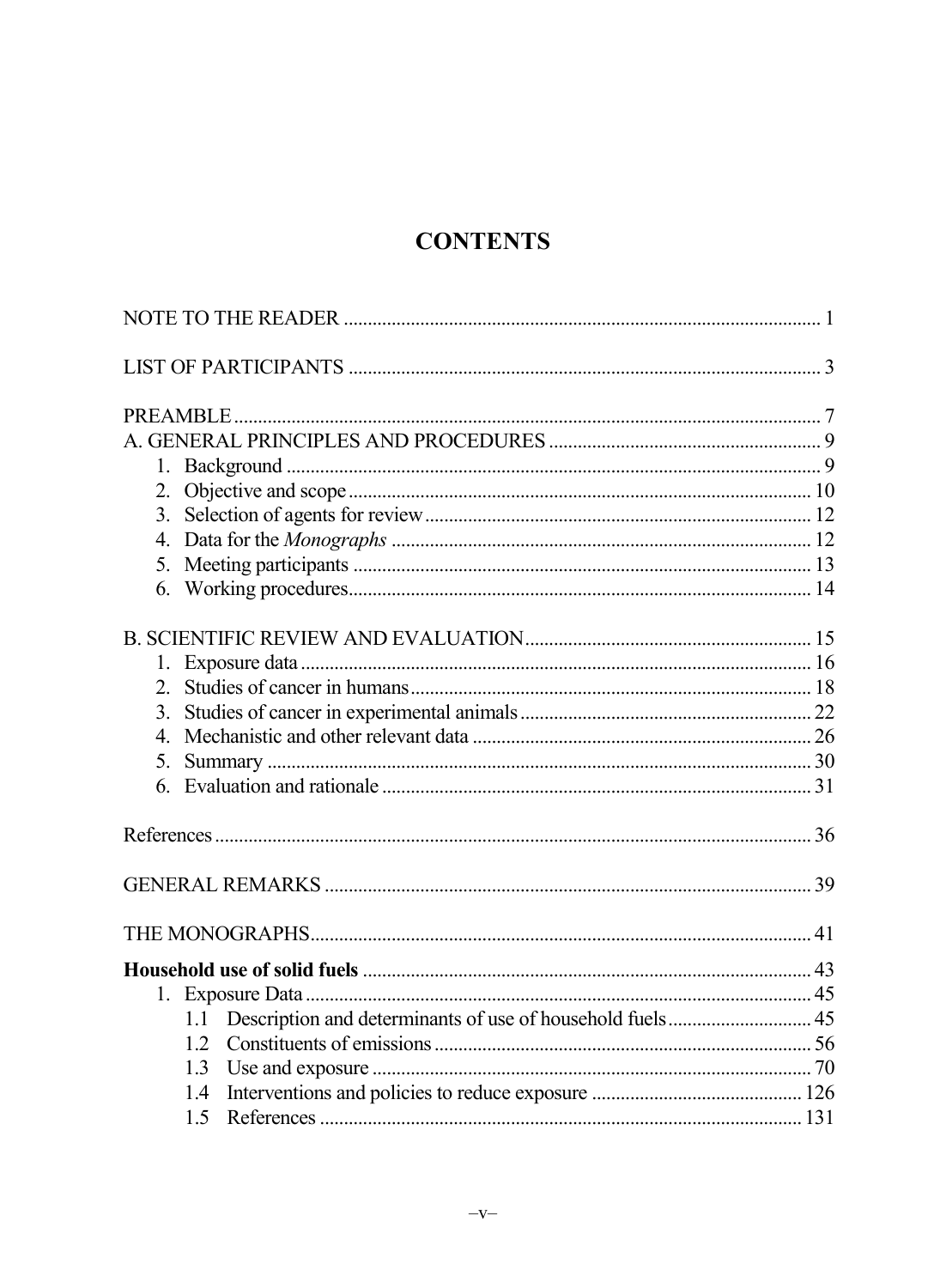## IARC MONOGRAPHS VOLUME 95

|  | 21                                                                   |  |
|--|----------------------------------------------------------------------|--|
|  | Biomass fuel (wood, dung, kang use other than with coal)  175<br>2.2 |  |
|  | 2.3                                                                  |  |
|  | 2.4                                                                  |  |
|  | 2.5                                                                  |  |
|  |                                                                      |  |
|  | 3.1                                                                  |  |
|  | 3.2                                                                  |  |
|  | 3.3                                                                  |  |
|  |                                                                      |  |
|  | 4.1                                                                  |  |
|  | 4.2                                                                  |  |
|  | 4.3                                                                  |  |
|  | 4.4                                                                  |  |
|  | 4.5                                                                  |  |
|  |                                                                      |  |
|  | 5.1                                                                  |  |
|  | 5.2                                                                  |  |
|  | 5.3                                                                  |  |
|  | 5.4                                                                  |  |
|  |                                                                      |  |
|  | 6.1                                                                  |  |
|  | 62                                                                   |  |
|  |                                                                      |  |
|  |                                                                      |  |
|  | 11                                                                   |  |
|  | 1.2                                                                  |  |
|  | 1.3                                                                  |  |
|  | 1.4                                                                  |  |
|  | 1.5                                                                  |  |
|  |                                                                      |  |
|  | 21                                                                   |  |
|  | 22                                                                   |  |
|  | 2.3                                                                  |  |
|  | 2.4                                                                  |  |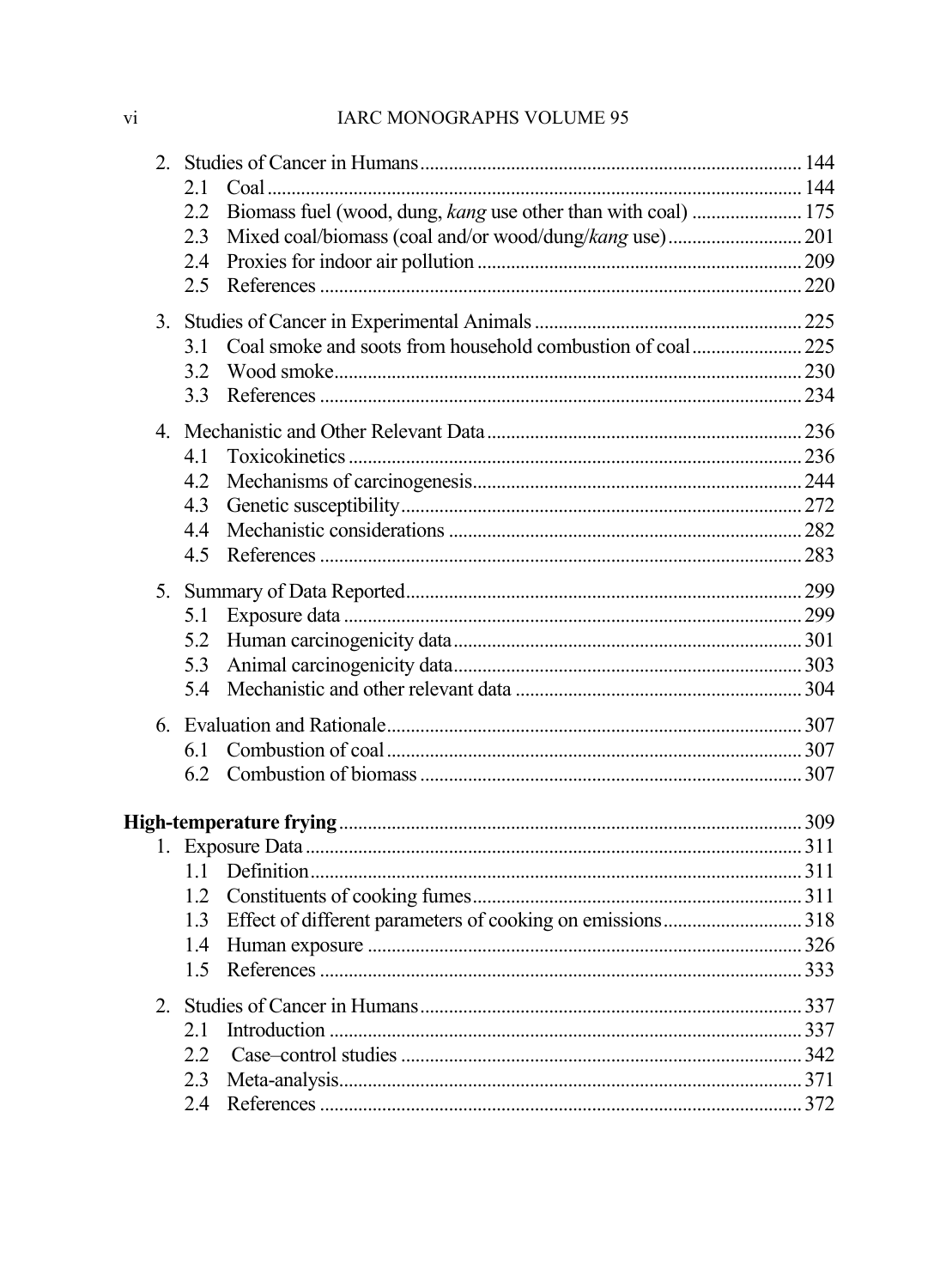## **CONTENTS**

|  |                       | 374 |
|--|-----------------------|-----|
|  |                       |     |
|  |                       |     |
|  |                       |     |
|  | Toxicokinetics.<br>41 |     |
|  | 4.2                   |     |
|  | 4.3                   |     |
|  | 44                    |     |
|  | 4.5                   |     |
|  |                       |     |
|  | 5.1                   |     |
|  | 5.2                   |     |
|  | 5.3                   |     |
|  | 54                    |     |
|  |                       |     |
|  |                       | 395 |
|  |                       |     |

vii